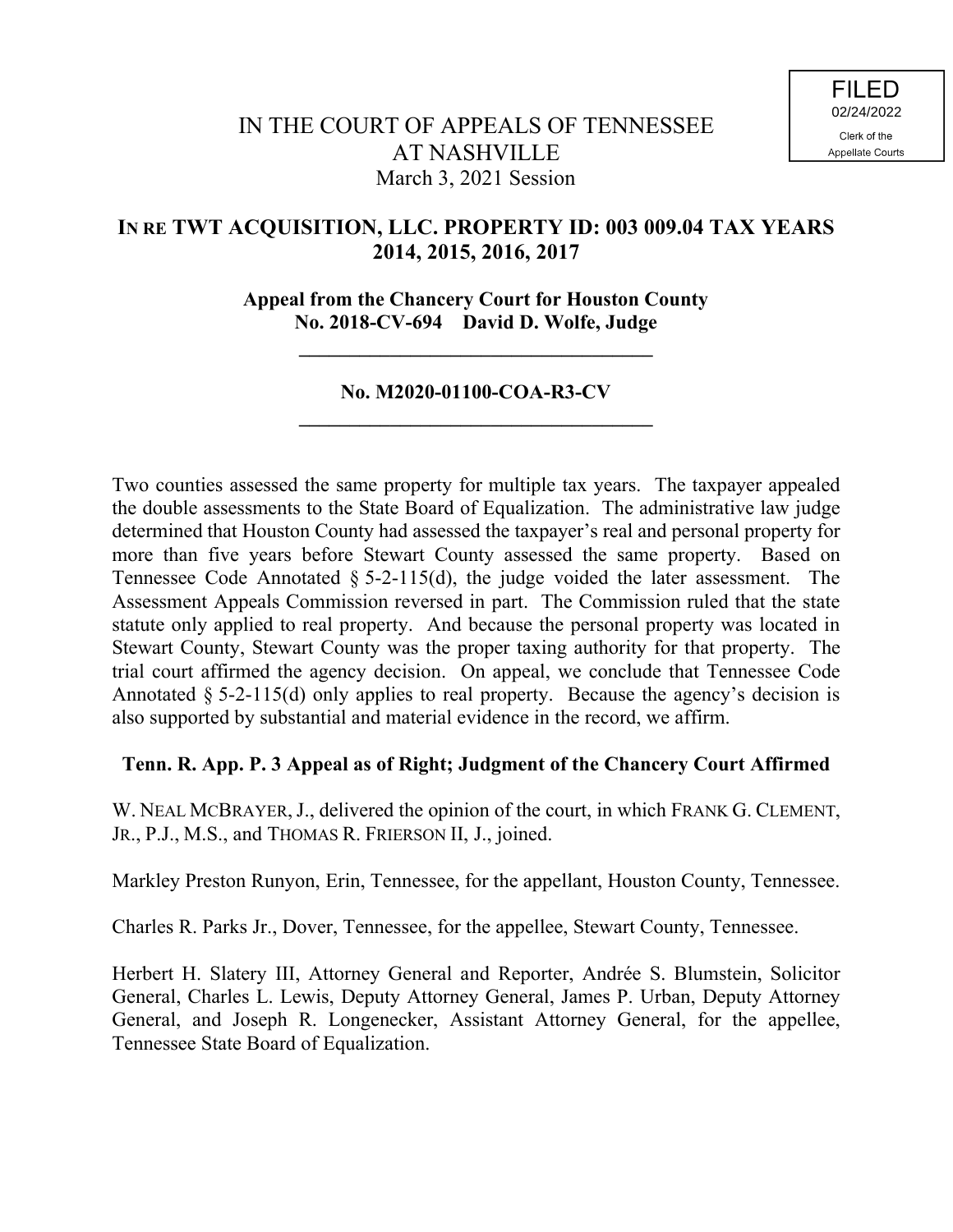#### **OPINION**

### **I.**

TWT Acquisition, Inc. owns and operates a manufacturing facility in the Stewart-Houston Industrial Park. Stewart County and Houston County jointly operate the industrial park, which is located on or near their shared border.

TWT's real property is partially located in both counties. Houston County has assessed TWT's real and personal property since 1997—the year in which the manufacturing facility was built. Stewart County began assessing the real property in 2014 and the personal property in 2016. Upon discovering the double assessment, TWT sought relief from the State Board of Equalization.

TWT contended that Stewart County was the proper taxing authority for its personal property based on the location of the property. Houston County responded that Tennessee Code Annotated § 5-2-115(d) made location irrelevant. Because Houston County had been taxing the personal property for more than five years, the State Board had no authority to rule that the property was located in another county. *See* Tenn. Code Ann. § 5-2-115(d) (2015). So the Board's only option was to void the later assessment. *Id.* The administrative law judge agreed with Houston County.

Stewart County appealed to the Assessment Appeals Commission. By State Board rule, for personal property that is rarely moved, "physical location is of prime importance in determining the taxable situs." *See* Tenn. Comp. R. & Regs. 0600-05-.09(2) (2017). Relying on that rule, Stewart County claimed that the personal property was located in Stewart County. Houston County reiterated its statutory argument. *See* Tenn. Code Ann.  $§ 5-2-115(d).$ 

The Commission concluded that Tennessee Code Annotated § 5-2-115(d) only applied to real property and that the State Board rule governed the assessment of the personal property. So based on the tax history, Houston County was the proper taxing authority for TWT's real property. But because it found TWT's personal property was located in Stewart County, the Commission concluded that Stewart County was the proper taxing authority for the personal property.

Houston County sought judicial review. The trial court affirmed the agency decision. It agreed that the statute was not applicable to personal property. And, based on the evidence in the record, the court determined that the location of the personal property appeared undisputed.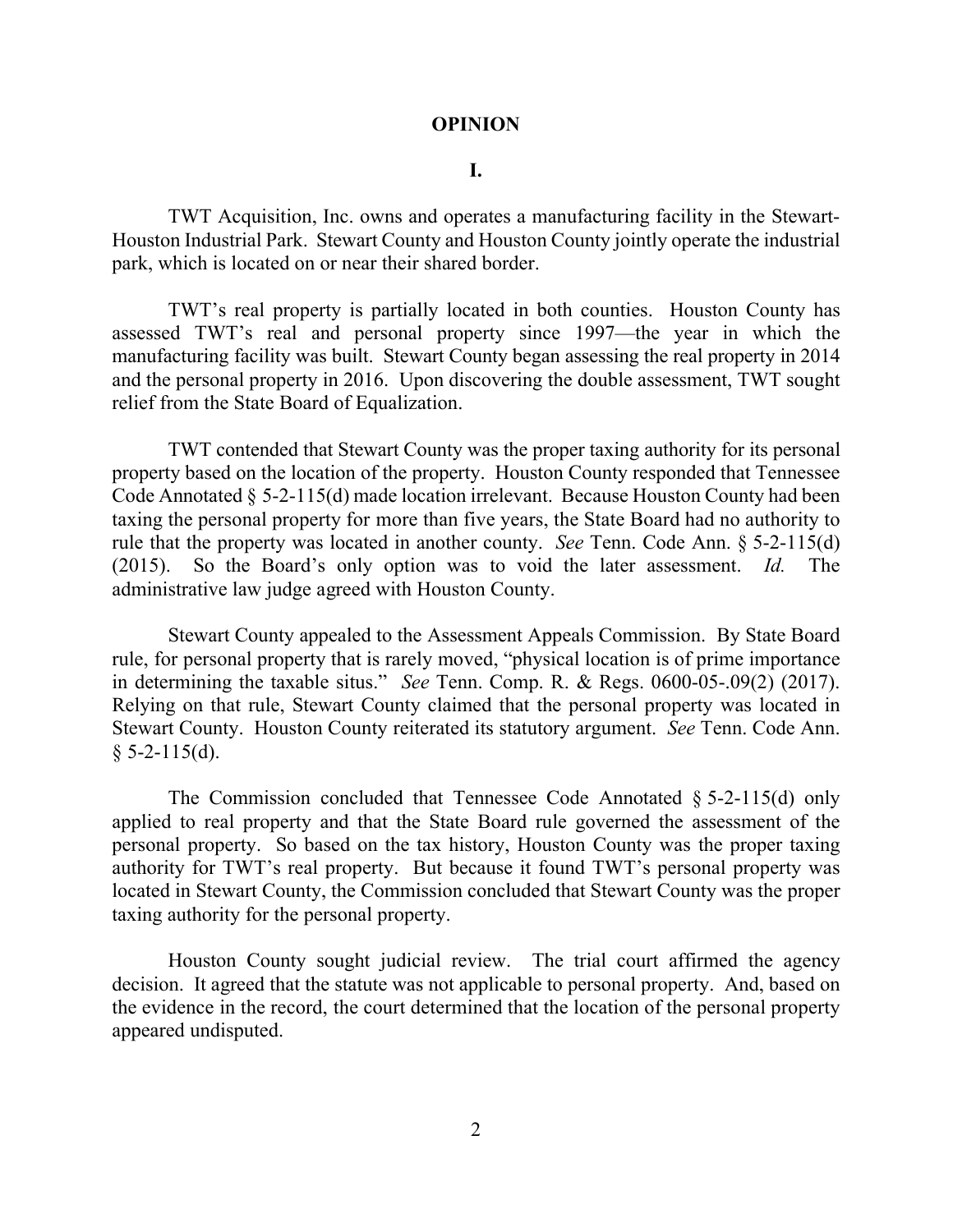The Uniform Administrative Procedures Act ("UAPA") governs judicial review of the decisions of the State Board of Equalization.<sup>1</sup> Coal Creek Co. v. Anderson Cty., 546 S.W.3d 87, 97 (Tenn. Ct. App. 2017); *Willamette Indus., Inc. v. Tenn. Assessment Appeals Comm'n*, 11 S.W.3d 142, 147 (Tenn. Ct. App. 1999). While the scope of admissible evidence at the trial court level is broader when reviewing a decision of the State Board, the standard of review remains the same. *See* Tenn. Code Ann. § 67-5-1511(b) (2018); *Schering-Plough Healthcare Prods., Inc. v. State Bd. of Equalization*, 999 S.W.2d 773, 776 n.5 (Tenn. 1999); *Spring Hill, L.P. v. Tenn. State Bd. of Equalization*, No. M2001- 02683-COA-R3-CV, 2003 WL 23099679, at \*4 (Tenn. Ct. App. Dec. 31, 2003). A court may reverse or modify the State Board's decision only

if the rights of the petitioner have been prejudiced because the administrative findings, inferences, conclusions or decisions are:

(1) In violation of constitutional or statutory provisions;

(2) In excess of the statutory authority of the agency;

(3) Made upon unlawful procedure;

(4) Arbitrary or capricious or characterized by abuse of discretion or clearly unwarranted exercise of discretion; or

 $(5)(A)(i)$  [U]nsupported by evidence that is both substantial and material in light of the entire record;

(ii) In determining the substantiality of evidence, the court shall take into account whatever in the record fairly detracts from its weight, but the court shall not substitute its judgment for that of the agency as to the weight of the evidence on questions of fact.

Tenn. Code Ann. § 4-5-322(h) (2021).

 $\overline{a}$ 

## A.

Relying on Tennessee Code Annotated  $\S$  5-2-115(d), Houston County maintains that the State Board's decision violated state law. *See id*. § 4-5-322(h)(1). Both the State Board and the trial court ruled that the cited statute did not apply to personal property. Statutory construction is a question of law, which we review de novo. *See Pickard v. Tenn. Water Quality Control Bd.*, 424 S.W.3d 511, 523 (Tenn. 2013); *Jones v. Bureau of TennCare*, 94 S.W.3d 495, 501 (Tenn. Ct. App. 2002).

<sup>&</sup>lt;sup>1</sup> Without further administrative review, the Commission's decision became the final decision of the State Board. *See* Tenn. Code Ann. § 67-5-1502(j) (Supp. 2021).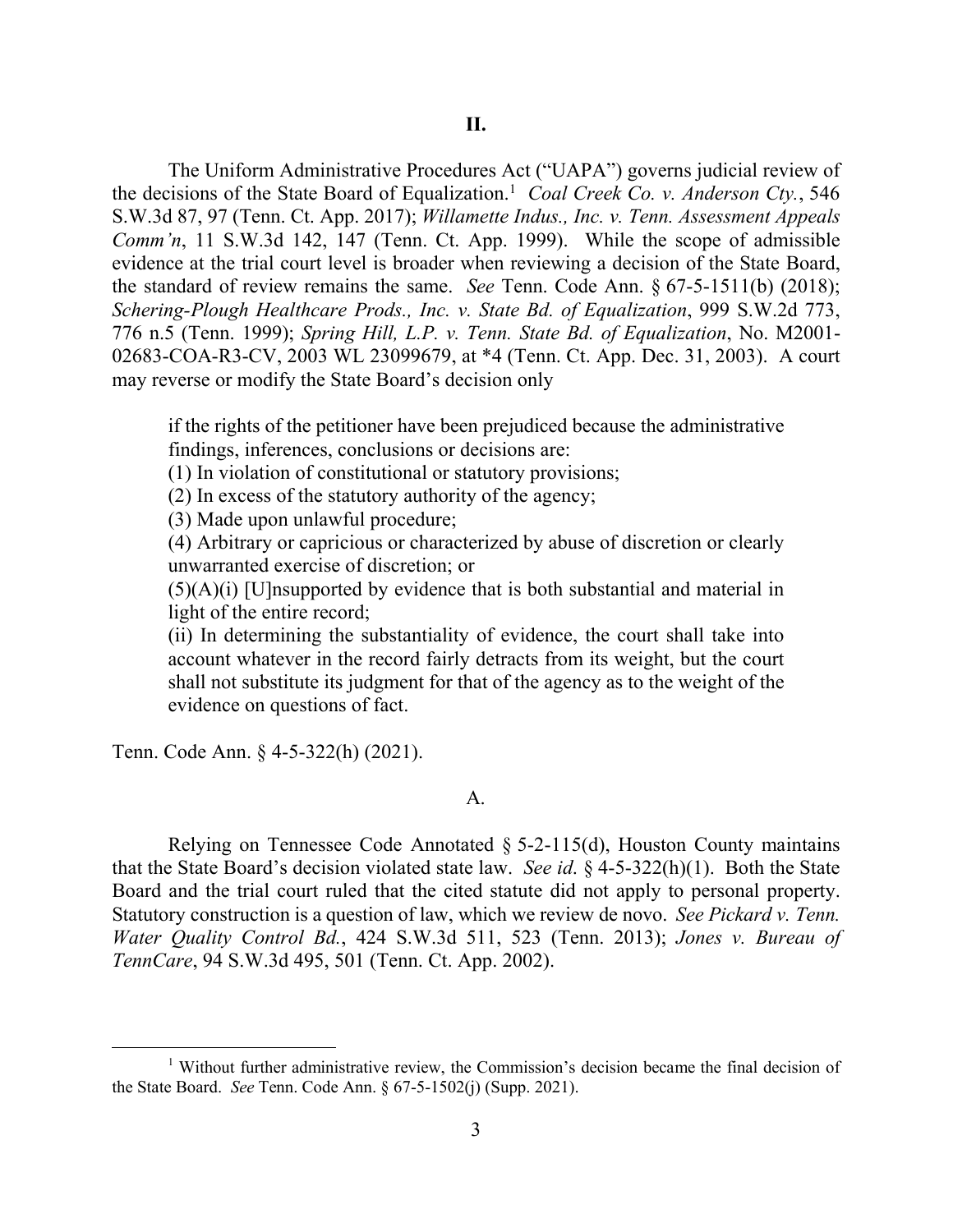When interpreting a statute, our goal is to "ascertain and effectuate the legislature's intent." *Kite v. Kite*, 22 S.W.3d 803, 805 (Tenn. 1997). We always begin with the words in the statute. *Lee Med., Inc. v. Beecher*, 312 S.W.3d 515, 526 (Tenn. 2010). We give those words their "natural and ordinary meaning." *Id.* Dictionary definitions can be helpful tools in this endeavor. *See State v. Majors*, 318 S.W.3d 850, 859 (Tenn. 2010). But the "meaning of individual words in a statute does not equal the meaning of the statute itself." *Waldschmidt v. Reassure Am. Life Ins. Co.*, 271 S.W.3d 173, 176 n.2 (Tenn. 2008). Context and purpose are also important. *See Lee Med., Inc.*, 312 S.W.3d at 527 ("[B]ecause these words are known by the company they keep, courts must also construe these words in the context in which they appear in the statute and in light of the statute's general purpose.").

With these principles in mind, we consider the statute at issue. The statute provides

(a) In circumstances where property is claimed to be located within the boundaries of two (2) adjoining counties and the property has been assessed for property taxation by both counties, the location of county boundaries shall be determined by the state board of equalization.

(b) If the state board determines that the entire property lies within either of the respective counties, it shall declare the assessment made by the other county void.

(c) Upon a determination by the state board that the property is partially located within the boundaries of both counties, it shall determine the number of acres or amount of property lying within each of the respective counties and determine the pro rata value of the property lying within each of the counties and assess the same pursuant to  $\S$  67-5-505.

(d) When property has been assessed in one county for five (5) years or more, the state board shall not have authority to rule that such property shall be located in a different county, but the board shall have authority to redress double assessment in these circumstances by voiding the later assessment to the extent it represents an assessment by both counties.

Tenn. Code Ann. § 5-2-115.

Houston County contends that subsection (d) applies to both real and personal property. In general, the term "property" refers to the collective "rights in a valued resource such as land, chattel, or an intangible." *Property*, BLACK'S LAW DICTIONARY (11th ed. 2019); *see also Cohen v. Cohen*, 937 S.W.2d 823, 827 (Tenn. 1996) ("Property is generally understood to include anything of value."). And while it can include both real and personal property, the intended meaning depends on the context. *See Property*, BLACK'S LAW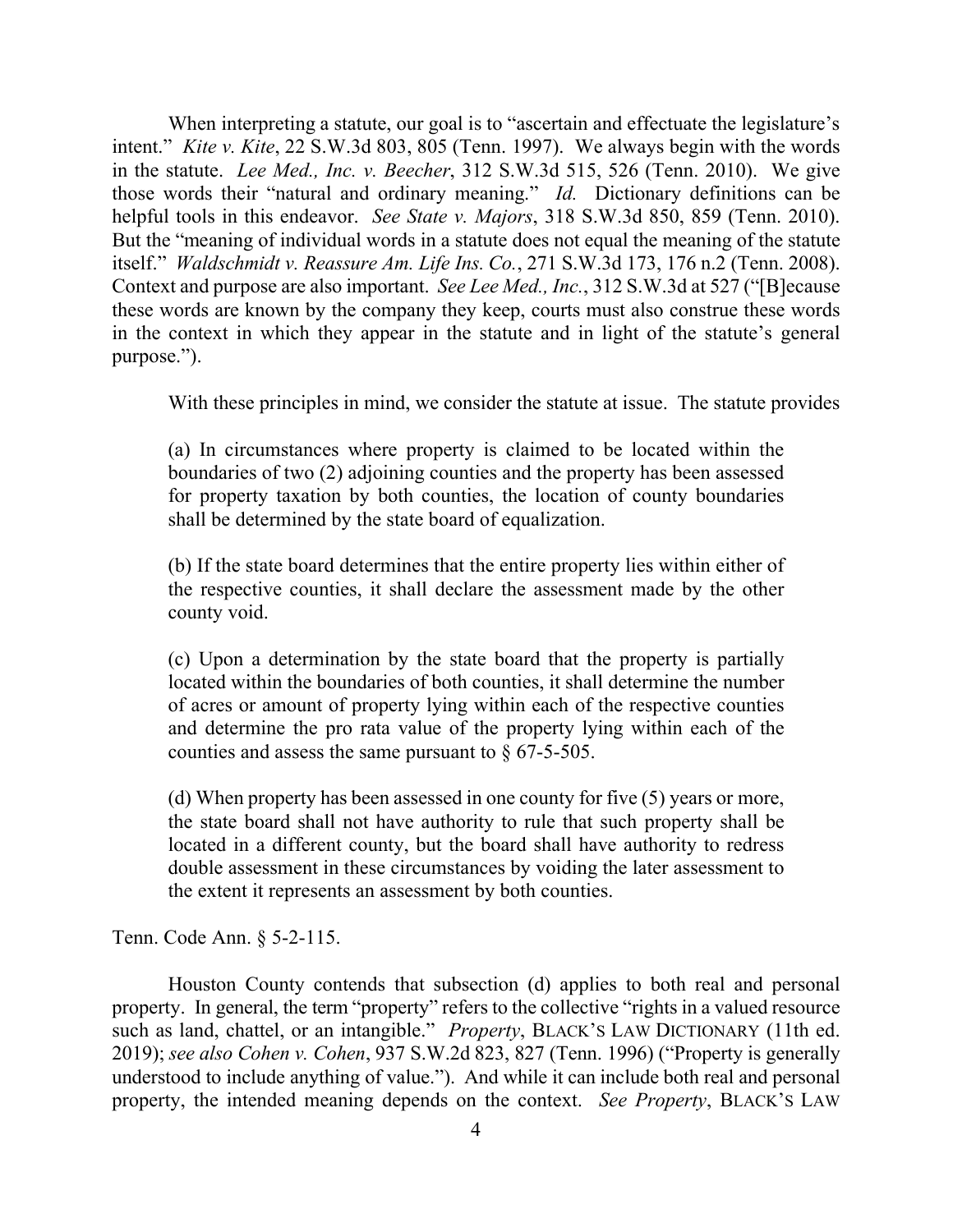DICTIONARY (11th ed. 2019) (explaining that property "may have different meanings, under different circumstances, according to the manner in which it is used" (citation omitted)). The context of this statute compels us to conclude that the Legislature intended for "property" to mean real property.

The statute as a whole suggests only real property concerns. *See State v. Turner*, 913 S.W.2d 158, 160 (Tenn. 1995) ("In interpreting statutes, we are required to construe them as a whole, read them in conjunction with their surrounding parts, and view them consistently with the legislative purpose."). Peppered throughout the statute are references to boundaries and acres—both real property concepts. Real property is measured in acres. *Acre*, BLACK'S LAW DICTIONARY (11th ed. 2019). And boundaries confine real property. *Boundary*, BLACK'S LAW DICTIONARY (11th ed. 2019). The statute also presumes that the assessed property will not move. Boundary lines may move, but absent a natural disaster, real property does not.

By definition, personal property can be moved. *See Personal Property*, BLACK'S LAW DICTIONARY (11th ed. 2019) (defining "personal property" as "[a]ny movable or intangible thing . . . not classified as real property"). As Houston County interprets this statute, the first county to assess personal property for five or more years becomes the sole proper taxing authority for that property regardless of the property's future location. This would be an absurd result. *See Yebuah v. Ctr. for Urological Treatment, PLC*, 624 S.W.3d 481, 486 (Tenn. 2021) ("[C]ourts are to avoid a construction that leads to absurd results.").

We need not go beyond the statute itself to conclude that it only applies to real property. Even so, we note that the placement of this statute in Title 5, part 2, further bolsters our conclusion. The surrounding statutes also focus on real property concerns, such as boundary lines, surveys, plats, and land records. *See* Tenn. Code Ann. §§ 5-2-104, -107, -114 to -117 (2015). And the only other statute that references Tennessee Code Annotated § 5-2-115 also deals with real property. *See* Tenn. Code Ann. § 67-5-806(a), (b)(2) (Supp. 2021) (concerning "property maps" that "identify parcels of land").

We conclude that Tennessee Code Annotated  $\S$  5-2-115(d) applies only to real property. So the State Board did not err in following its adopted rule for assessing tangible personal property. *See* Tenn. Comp. R. & Regs. 0600-05-.09. Because TWT's personal property rarely moved, the Board determined that the proper taxing authority depended on its physical location. *See id.* And, based on the evidence presented, the Board found that the property was located in Stewart County.

B.

Houston County also complains that the trial court found that the location of the personal property appeared undisputed. According to Houston County, it never conceded the location issue. This may be true. But as we interpret the court's order, the ruling was